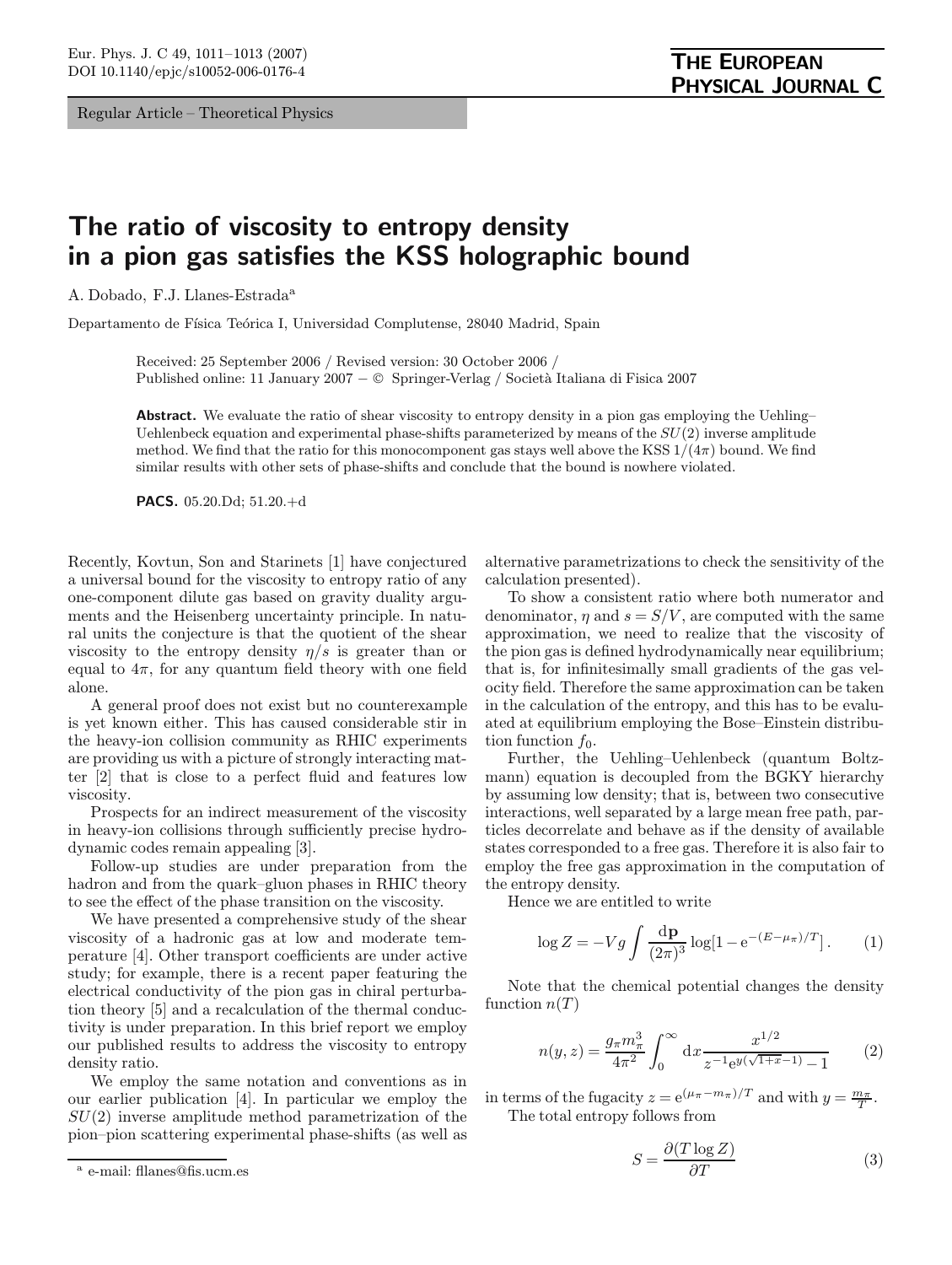and the entropy density, after dividing by the volume and integrating once by parts, becomes

$$
s = \frac{g}{6\pi^2 T^2} \int_0^\infty p^4 \, \mathrm{d}p \frac{\mathrm{e}^{(E - \mu_\pi)/T}}{(\mathrm{e}^{(E - \mu_\pi)/T} - 1)^2} \,. \tag{4}
$$

In Fig. 1 we show the quotient of our previous computation of the viscosity divided by the entropy density for various temperatures and fugacities. It is clear that the holographic bound is at all times respected. Note that while the original paper [1] had zero chemical potential, the recent  $N = 4$  super-Yang–Mills computation in [6] shows that the bound is still valid for arbitrary  $\mu$ . This is indeed the case for the pion gas as we find.

To check the dependence of this quotient on the interaction chosen, we plot in Fig. 2 the same  $\eta/s$  but the viscosity has been evaluated not only with the inverse amplitude method (IAM) [7], but also with another reasonable parametrization of the scattering phase-shifts [8], also with a constant cross-section based on Weinberg's scattering lengths:

$$
\sigma = \frac{23}{384} \frac{m_{\pi}^2}{\pi f_{\pi}^4},\tag{5}
$$

and finally with the full leading order in chiral perturbation theory

$$
|T|^2 = \frac{1}{9f_\pi^4} \left( 21m_\pi^4 + 9s^2 - 24m_\pi^2 s + 3(t - u)^2 \right). \tag{6}
$$

Employing the latter LO result, the authors of [9] find a cross-over violating the  $\frac{1}{4\pi}$  bound. We can discuss this by



Fig. 1. Viscosity over entropy density as a function of the temperature for various chemical potentials (fugacities  $z =$  $e^{(\mu_{\pi}-m_{\pi})/T}$ . We employ the IAM parametrization of the pion–pion scattering phase shifts. As can be seen, the bound of Kovtun, Son and Starinets is respected and no hint of a crossing or phase transition appears from  $\eta/s$  within this monocomponent pion gas

 $\eta$ /s at z=0.01 Pion gas, various phase shifts for the viscosity, free entropy



Fig. 2. Viscosity over entropy density as a function of the temperature for fixed fugacity  $z = 0.01$ . We show various choices of interactions. The solid line at the top employs Weinberg's scattering lengths and the scattering amplitude is constant. The similar results of the IAM and the simple fit of Prakash et al. [8] for the scattering phase-shifts, naturally varying with momentum, mark what the ratio should be in the pion gas at moderate temperatures of order 50–100 MeV. Finally, the LO result in chiral perturbation theory of [9], growing with the average momentum in a collision indefinitely as a polynomial, greatly diminishes the viscosity and therefore its quotient by the entropy density

allowing the chemical potential to approach  $m_{\pi}$  by choosing  $z = 0.99$ , the results being plotted in Fig. 3. There we see that this crossing is an artifact of the leading order

 $\eta$ /s at z=0.99 Pion gas, various phase shifts for the viscosity, free entropy 100  $1/(4\pi)$  $1<sup>1</sup>$ Weinberg hard sphere Dobado and Llanes IAM Prakash et al.  $\eta$ Chen and Nakano LC  $0.1$  $0.01$ T (100 MeV)

**Fig. 3.** Same as in Fig. 2. The ratio computed in LO- $\chi$ PT [9], growing with the average momentum in a collision indefinitely as a polynomial, has an unphysical cross-over below the Kovtun–Son–Starinets bound that is not supported by realistic phase-shifts